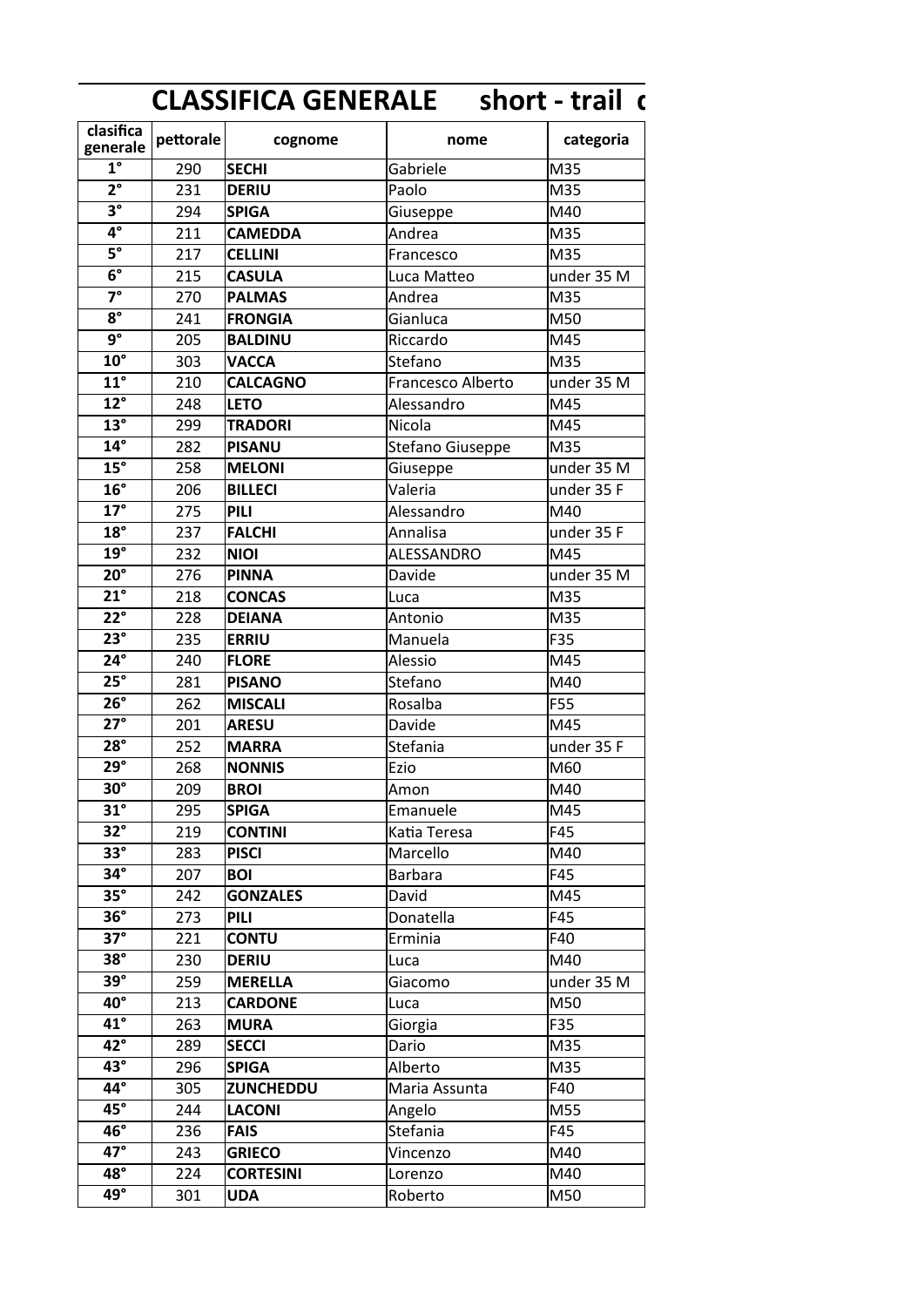| $50^\circ$              | 293 | <b>SPANO</b>      | Maria Elena         | F35        |
|-------------------------|-----|-------------------|---------------------|------------|
| $51^\circ$              | 227 | <b>DE FABIIS</b>  | Claudio             | M45        |
| $52^\circ$              | 269 | <b>OLLA</b>       | Aurora Marta        | F35        |
| $\overline{53^\circ}$   | 229 | <b>DEL BIANCO</b> | Marco               | M35        |
| $54^\circ$              | 286 | <b>PUDDU</b>      | Riccardo            | M35        |
| $\overline{55^\circ}$   | 271 | <b>PANIO</b>      | Carlo               | M40        |
| $\overline{56^\circ}$   | 256 | <b>MEDAS</b>      | Tiziano             | M60        |
| $\overline{57^\circ}$   | 291 | <b>SEDDA</b>      | Chiara              | F60        |
| $58^\circ$              | 284 | <b>PODDA</b>      | Alfonso             | M40        |
| $\overline{59^\circ}$   | 251 | <b>MANCA</b>      | Paolo               | M40        |
| $60^\circ$              |     |                   | Alessandro          | M40        |
| $61^\circ$              | 214 | <b>CAREDDA</b>    |                     |            |
|                         | 300 | <b>UCCHEDDU</b>   | Giulia              | under 35 F |
| $62^\circ$              | 246 | <b>LANZETTA</b>   | Rita                | F40        |
| $\overline{63^\circ}$   | 220 | <b>CONTU</b>      | Marco               | M40        |
| $\overline{64^\circ}$   | 223 | <b>CORRIAS</b>    | Simone              | M45        |
| $\overline{65^\circ}$   | 280 | <b>PIRRONI</b>    | Marco               | M60        |
| $66^\circ$              | 233 | <b>DONGU</b>      | Michela             | F40        |
| $\overline{67^\circ}$   | 272 | <b>PERUZZU</b>    | Angela              | F40        |
| $\overline{68^\circ}$   | 285 | <b>PODDIGHE</b>   | Gavino              | M40        |
| $\overline{69}^\circ$   | 277 | <b>PINTORE</b>    | Sara                | F35        |
| $70^\circ$              | 247 | <b>LECCA</b>      | Raffaela            | F35        |
| $\overline{71^\circ}$   | 274 | PILI              | Ivano               | M40        |
| $\overline{72^{\circ}}$ | 278 | <b>PIRAS</b>      | Ilaria              | F40        |
| $\overline{73}^\circ$   | 225 | <b>CUCCU</b>      | Alessandro          | M45        |
| $74^\circ$              | 297 | <b>SULIS</b>      | Ignazio             | M70        |
| $\overline{75^\circ}$   | 257 | <b>MELIS</b>      | Mirko               | M40        |
| $76^\circ$              | 203 | <b>ATTIANESE</b>  | Mauro               | M40        |
| $\overline{77^\circ}$   | 238 | <b>FERRARI</b>    | Guglielmo           | M50        |
| $78^\circ$              | 253 | <b>MASCIA</b>     | Wilma               | F45        |
| $79^\circ$              | 250 | <b>MAIS</b>       | Alessandro          | M35        |
| $80^\circ$              | 222 | <b>CONTU</b>      | Efisio              | M60        |
| $\overline{81^\circ}$   | 265 | <b>MURRONI</b>    | Stefano             | M45        |
| $82^\circ$              | 204 | <b>ATZORI</b>     | Filippo             | M40        |
| $83^\circ$              | 279 | <b>PIRODDI</b>    |                     | M65        |
| $84^\circ$              |     | <b>ERRICHELLI</b> | Giancarlo           |            |
| $\overline{85^\circ}$   | 234 |                   | Paolo M.S.          | M55        |
|                         | 266 | <b>MURRU</b>      | Anna                | F35        |
| $86^\circ$              | 226 | <b>CUNCU</b>      | Francesca           | F40        |
| $\overline{87^\circ}$   | 287 | <b>SANNA</b>      | <b>Barbara</b>      | F50        |
| $88^\circ$              | 260 | <b>MERELLA</b>    | Giorgio             | M60        |
| $\overline{89^\circ}$   | 249 | LUSSU             | Chantal             | F50        |
| $\overline{90^\circ}$   | 292 | <b>SOLINAS</b>    | Giacomo             | M55        |
| $\overline{91^{\circ}}$ | 208 | <b>BRANCA</b>     | Claudia             | under 35 F |
| $\overline{92^{\circ}}$ | 298 | <b>TANDA</b>      | Maurillio Salvatore | M70        |
| $\overline{93^\circ}$   | 212 | <b>CAPPAI</b>     | Valeria             | F55        |
| $94^\circ$              | 304 | <b>ZUDDAS</b>     | Vincenzo            | M60        |
| $\overline{95^\circ}$   | 245 | LAI               | Michela             | under 35 F |
| $96^\circ$              | 239 | <b>FIRINU</b>     | Maristella          | F50        |
| $\overline{97^\circ}$   | 254 | <b>MATTANA</b>    | Maura               | F35        |
| $98^\circ$              | 288 | <b>SCANO</b>      | Maria Ivana         | F55        |
| 99°                     | 302 | <b>USULA</b>      | Lorena              | F40        |
| <b>RIT</b>              | 202 | <b>ARIZIO</b>     | Alessandro          | M60        |
| <b>RIT</b>              | 216 | <b>CAU</b>        | Marisa              | F60        |
| <b>RIT</b>              | 255 | <b>MATTIELLO</b>  | Elisa               | F50        |
|                         |     |                   |                     |            |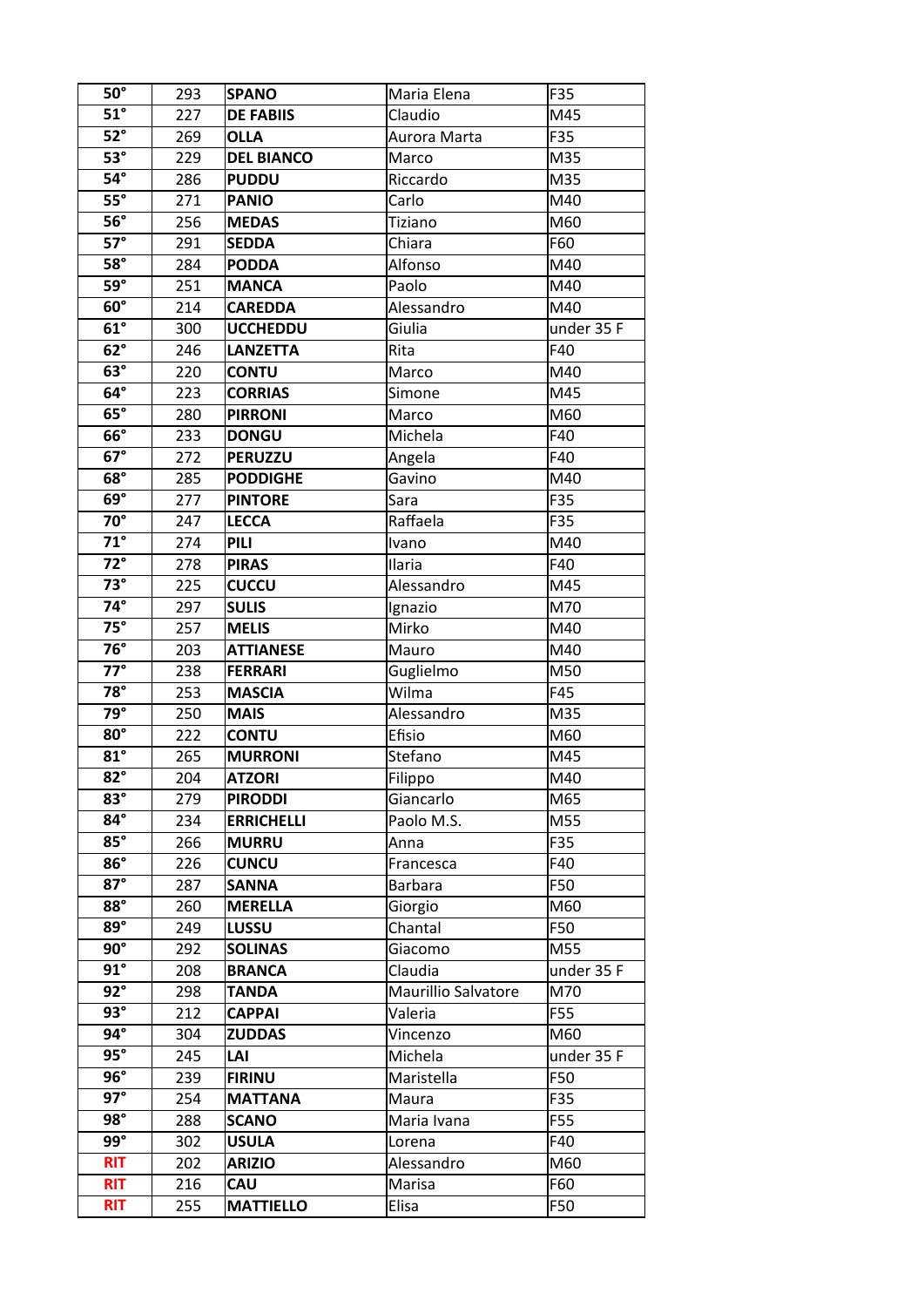| <b>RIT</b> | 261 | <b>MILIDDI</b> | Rosalba         | lF55        |
|------------|-----|----------------|-----------------|-------------|
| <b>RIT</b> | 264 | <b>IMURGIA</b> | lDanilo         | M40         |
| <b>RIT</b> | 267 | <b>IMUSU</b>   | <i>IManuela</i> | IF40        |
| <b>RIT</b> | 301 | <b>IUDA</b>    | <b>Roberto</b>  | <b>IM50</b> |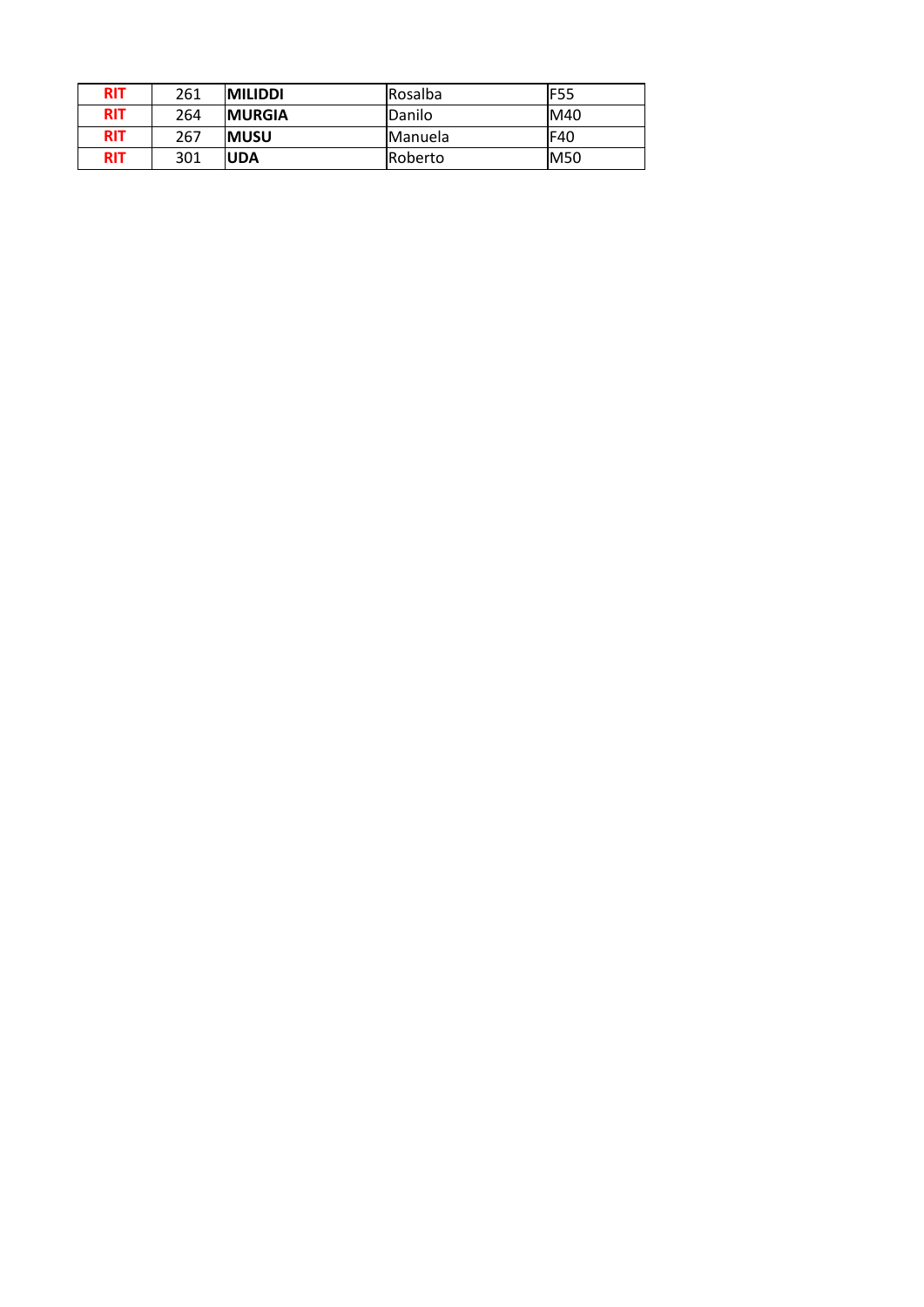## $\sqrt{11}$  Capoterra k10

| società                             |         |
|-------------------------------------|---------|
| Team Lions Oristano                 |         |
|                                     |         |
| Team Wild Beast                     |         |
| ASD Cagliari Atl.Legg.              |         |
| <b>ASD Atletica Uta</b>             |         |
| <b>ASD Sport Planet</b>             |         |
| <b>Sport Planet</b>                 |         |
|                                     |         |
| ASD Il sogno delle giovani promesse |         |
| Is Molentis OCR                     |         |
| RunCard                             |         |
|                                     |         |
| Polisportiva Uta 2000               |         |
| Is Molentis OCR                     |         |
| RunCard                             |         |
| <b>UISP</b>                         |         |
| RunCard                             |         |
|                                     |         |
| Is Molentis OCR                     |         |
| GS Atl Capoterra                    |         |
| Is Molentis OCR                     |         |
| <b>ASD Sport Planet</b>             |         |
| <b>Sport Planet</b>                 |         |
| Team Lions Oristano                 |         |
| ASD CamminiAmo                      |         |
| Marathon Club Oristano              |         |
| RunCard                             |         |
| Is Molentis OCR                     |         |
| ASD CamminiAmo                      |         |
|                                     |         |
| ASD Atletica Uta                    |         |
| <b>Team Lions Oristano</b>          |         |
| RunCard                             |         |
|                                     |         |
| RunCard                             | 1h00'44 |
| <b>ASD Atletica Uta</b>             |         |
| Pol Libertas Campidano              |         |
|                                     |         |
| <b>Athlon Club</b>                  |         |
| Garage Fitness Club                 |         |
| <b>ASD Cagliari Marathon</b>        |         |
| RunCard                             |         |
| Running for Autism Team             | 1h02'18 |
| <b>Sport Planet</b>                 |         |
| Tribune                             | 1h03'   |
| <b>AMPA Training</b>                |         |
|                                     |         |
|                                     |         |
| <b>Trail &amp; Road Runners</b>     | 1h03'45 |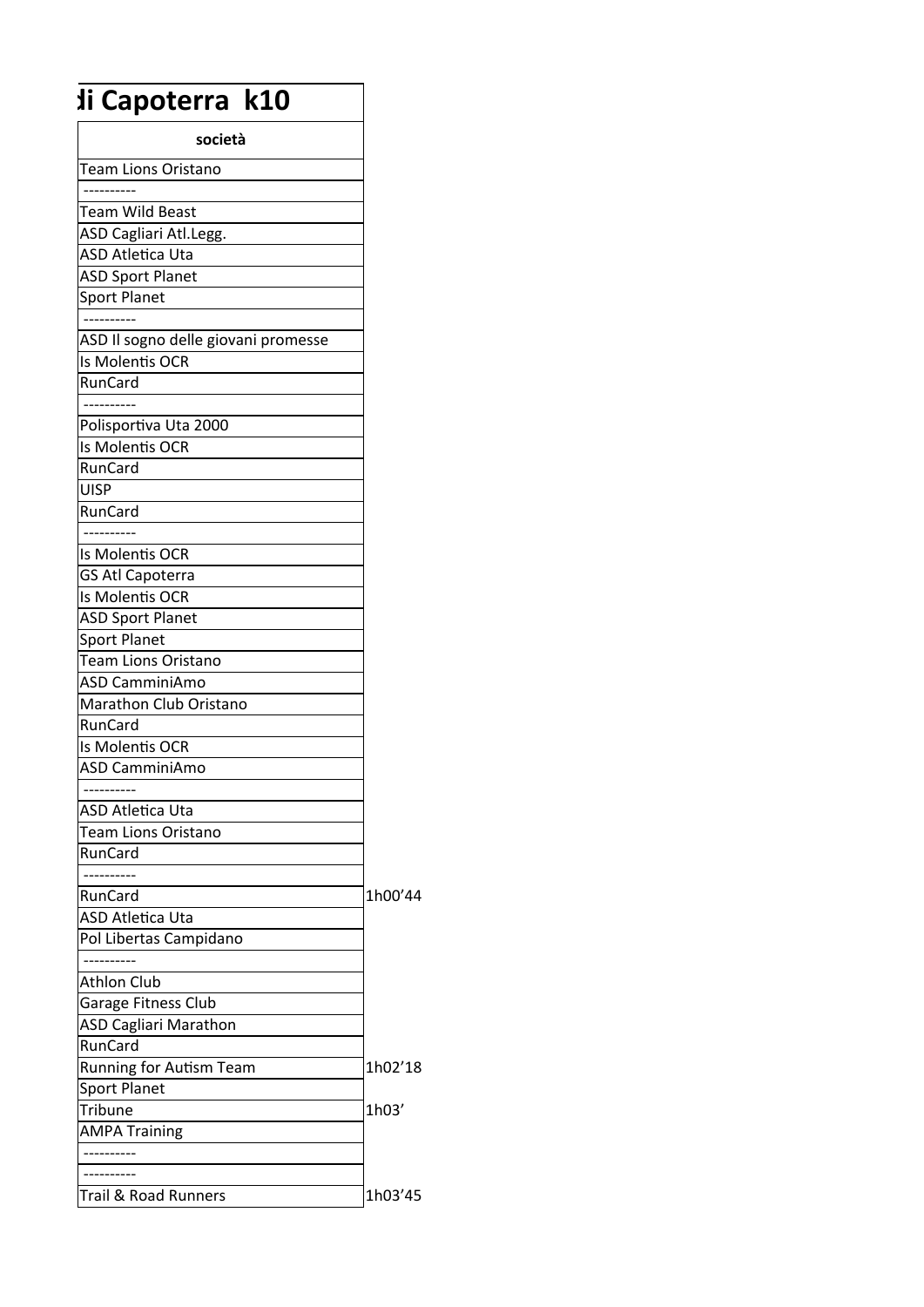| Polisportiva Assemini           |         |
|---------------------------------|---------|
| Polisportiva Assemini           |         |
| <b>Sport Planet</b>             | 1h04'19 |
| RunCard                         | 1h04'47 |
| <b>Athlon Club</b>              |         |
| <b>Athlon Club</b>              |         |
| ASD Atl. E.Sanna Elmas          |         |
| Marthon Club Oristano           |         |
| <b>Sport Planet</b>             |         |
| <b>Team Lions Oristano</b>      |         |
| Is Molentis OCR                 |         |
| Is Molentis OCR                 |         |
| Running Club Latina             |         |
|                                 | 1h07'06 |
| <b>Athlon Club</b>              |         |
| Zeroxcuses                      |         |
| ---------                       |         |
| <b>Trail &amp; Road Runners</b> |         |
| <b>Trail &amp; Road Runners</b> |         |
| Garage Fitness Club             |         |
| Team Wild Beast                 |         |
| <b>ASD Atletica Uta</b>         |         |
| Team Wild Beast                 |         |
| <b>NLS Sport</b>                |         |
| <b>GS Runners Cagliari</b>      |         |
| Pol Libertas Campidano          |         |
|                                 |         |
| Zeroxcuses                      |         |
| Pol ASD Phoenix                 |         |
| Garage Fitness Club             |         |
| ASD Cagliari Atl.Legg.          |         |
| <b>ASD RunWithFriends</b>       |         |
|                                 |         |
| <b>SG Amsicora</b>              |         |
| <b>Trail &amp; Road Runners</b> |         |
| ASD Cagliari Atl.Legg.          |         |
| <b>ASD Atletica Uta</b>         |         |
| Trail & Road Runners            |         |
| <b>Athlon Club</b>              |         |
| <b>Athlon Club</b>              |         |
|                                 |         |
|                                 |         |
| Barbuti Running e Cycling Team  |         |
| <b>Trail &amp; Road Runners</b> |         |
| <b>GS Runners Cagliari</b>      |         |
| <b>GS Runners Cagliari</b>      |         |
| <b>Athlon Club</b>              |         |
|                                 |         |
| Polisportiva Assemini           |         |
| Polisportiva Assemini           |         |
| <b>ASD RunWithFriends</b>       |         |
| ASD Cagliari Atl.Legg.          |         |
| Polisportiva Assemini           |         |
| Polisportiva Runners Oristano   |         |